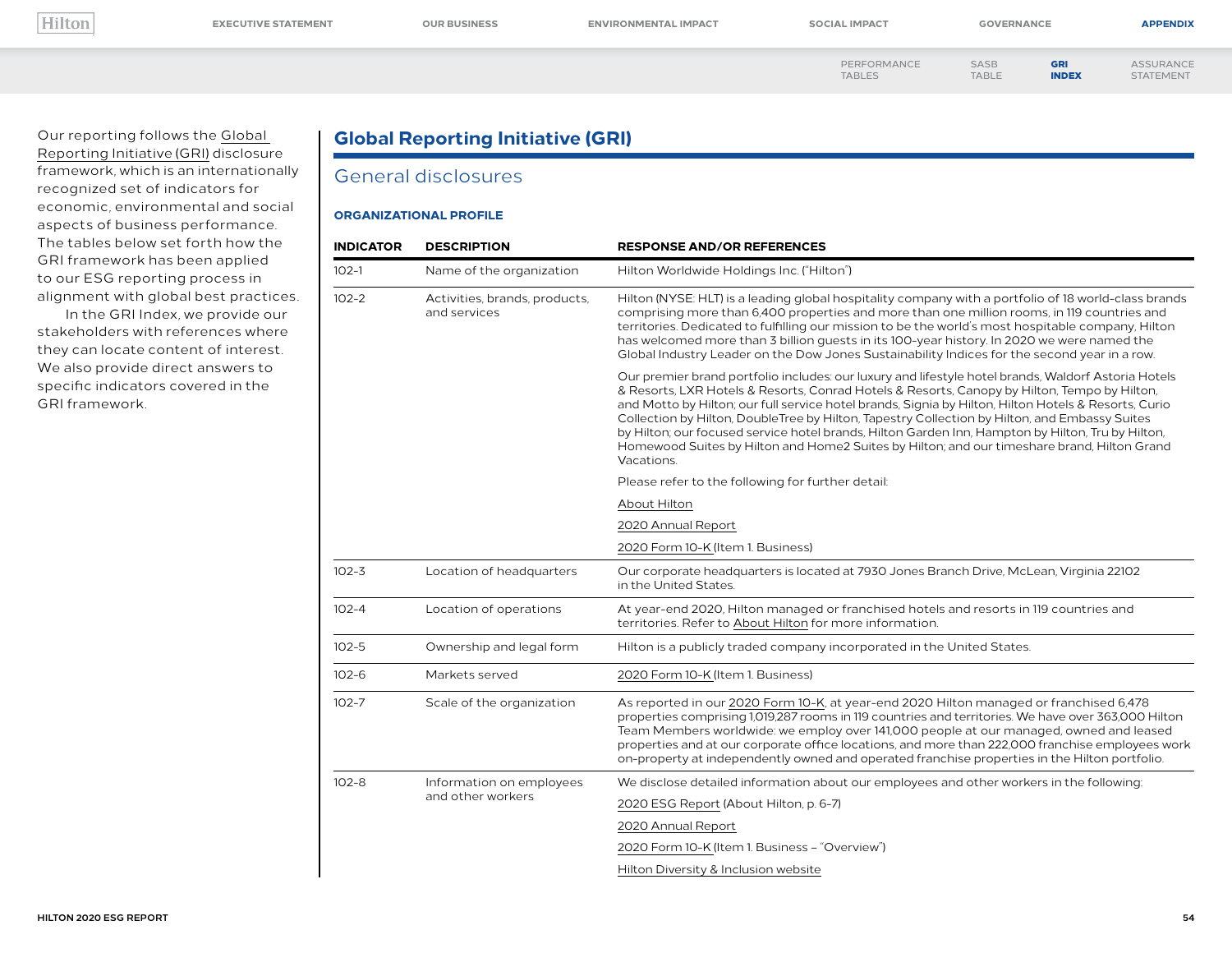**[EXECUTIVE STATEMENT](#page--1-0) [OUR BUSINESS](#page--1-0) [ENVIRONMENTAL IMPACT](#page--1-0) [SOCIAL IMPACT](#page--1-0) [GOVERNANCE](#page--1-0) [APPENDIX](#page--1-0)**

[ASSURANCE](#page--1-0) STATEMENT

[PERFORMANCE](#page--1-0)  TABLES

GRI [INDEX](#page-0-0)

SASB [TABLE](#page--1-0)

## GRI *continued*

#### **ORGANIZATIONAL PROFILE (CONTINUED)**

| <b>INDICATOR</b> | <b>DESCRIPTION</b>                                                 | <b>RESPONSE AND/OR REFERENCES</b>                                                                                                                                                                                                                                                                                                                                                                                                                                                                                                                                                                                                         |  |
|------------------|--------------------------------------------------------------------|-------------------------------------------------------------------------------------------------------------------------------------------------------------------------------------------------------------------------------------------------------------------------------------------------------------------------------------------------------------------------------------------------------------------------------------------------------------------------------------------------------------------------------------------------------------------------------------------------------------------------------------------|--|
| $102 - 9$        | Supply chain                                                       | What we buy, source, use and serve every day are essential components of the exceptional<br>experience that we aim to deliver to every hotel, every quest, every time. As such, Hilton<br>manages a large global supply chain containing key components, which include food and<br>beverage, information technology, furniture, fixtures, and equipment, linens and apparel.                                                                                                                                                                                                                                                              |  |
|                  |                                                                    | Additional information on our supply chain and responsible sourcing efforts can be found in our<br>2020 ESG Report (About Hilton, p. 6; Responsible Sourcing, p. 26-27), our Responsible Sourcing<br>Policy and Hilton's Slavery and Trafficking Statement 2019.                                                                                                                                                                                                                                                                                                                                                                          |  |
| $102 - 10$       | Significant changes to the<br>organization and its supply<br>chain | There have been no significant changes to our organization or our supply chain during the<br>reporting period.                                                                                                                                                                                                                                                                                                                                                                                                                                                                                                                            |  |
| $102 - 11$       | Precautionary Principle<br>or approach                             | As a signatory to the UN Global Compact, we adhere to the principle that businesses should<br>support a precautionary approach to environmental challenges.                                                                                                                                                                                                                                                                                                                                                                                                                                                                               |  |
|                  |                                                                    | Through our Travel with Purpose 2030 Goals, we are committed to cutting our environmental<br>footprint in half and doubling our social impact by 2030. In 2018 Hilton became the first major<br>hotel company to set science-based carbon targets approved by the Science Based Targets<br>initiative (SBTi) and aligned with the Paris Climate Agreement. Hilton commits to reduce Scope 1<br>and 2 GHG emissions 61% per square meter by 2030 from a 2008 base-year. Hilton also commits<br>to work with its franchisees to reduce Scope 3 GHG emissions from Franchises 52% per square<br>meter by 2030 from a 2008 base-year.         |  |
|                  |                                                                    | Additional information on our management approach, programs, targets and performance can<br>be found throughout our 2020 ESG Report and in our Environmental Policy Statement.                                                                                                                                                                                                                                                                                                                                                                                                                                                            |  |
| $102 - 12$       | External initiatives                                               | Since 2012, Hilton has been a signatory to the United Nations (UN) Global Compact, a voluntary<br>initiative based on a CEO-led commitment to implement ten sustainability principles supporting<br>the goals of the UN.                                                                                                                                                                                                                                                                                                                                                                                                                  |  |
|                  |                                                                    | As described on p. 16-18 of our 2020 ESG Report, we have also aligned our ESG strategies and<br>objectives to support the UN Sustainable Development Goals - a global framework for coordinated<br>action to address critical topics by 2030. We have mapped each of our 2030 Goals against the<br>SDGs and their specific sub-targets.                                                                                                                                                                                                                                                                                                   |  |
|                  |                                                                    | We participate in leading industry initiatives designed to collaboratively advance sustainability<br>across the travel and tourism industry, including our work with the Sustainable Hospitality<br>Alliance and the World Travel & Tourism Council.                                                                                                                                                                                                                                                                                                                                                                                      |  |
|                  |                                                                    | We are committed to fighting climate change and we are proud to have been the first major<br>hotel company to set science-based carbon targets approved by the Science Based Targets<br>initiative (SBTi). We are also members of The Climate Group's EP100 initiative, and signatories to<br>the UN CEO Water Mandate. In 2018, Hilton was the first hospitality company to join the Tent<br>Partnership for Refugees, pledging to impact 16,000 refugees through employment, hospitality<br>training programs and procurement from refugee-run businesses by 2030 and further extended<br>our pledge in 2020 to support LGBTQ refugees. |  |
|                  |                                                                    | Please refer to our 2020 ESG Report for further detail.                                                                                                                                                                                                                                                                                                                                                                                                                                                                                                                                                                                   |  |
|                  |                                                                    |                                                                                                                                                                                                                                                                                                                                                                                                                                                                                                                                                                                                                                           |  |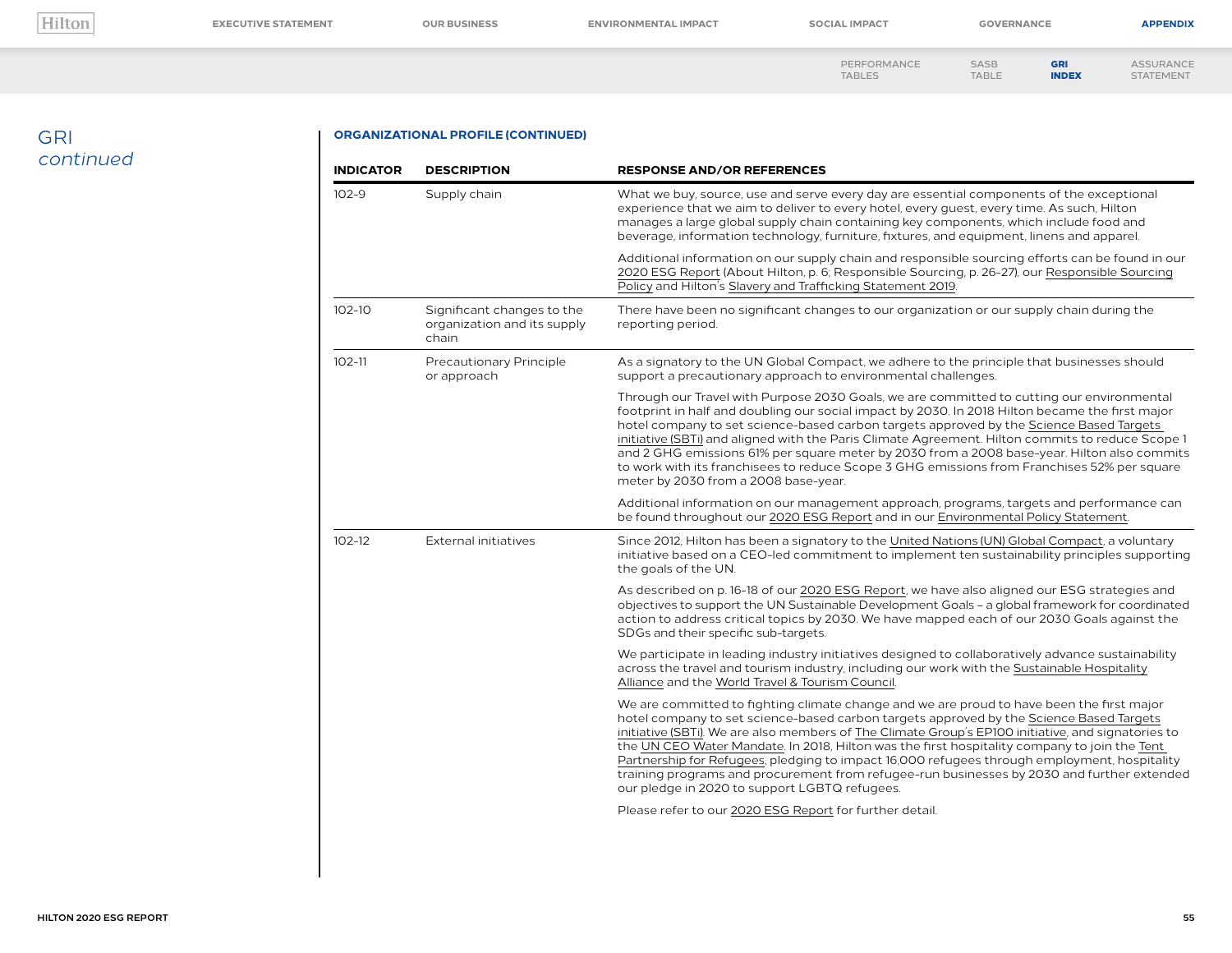**[EXECUTIVE STATEMENT](#page--1-0) [OUR BUSINESS](#page--1-0) [ENVIRONMENTAL IMPACT](#page--1-0) [SOCIAL IMPACT](#page--1-0) [GOVERNANCE](#page--1-0) [APPENDIX](#page--1-0)**

GRI

[PERFORMANCE](#page--1-0)  TABLES SASB [TABLE](#page--1-0)

[ASSURANCE](#page--1-0) STATEMENT [INDEX](#page-0-0)

## GRI *continued*

#### **ORGANIZATIONAL PROFILE (CONTINUED)**

| <b>INDICATOR</b> | <b>DESCRIPTION</b>         | <b>RESPONSE AND/OR REFERENCES</b>                                                                                                                                                                                                                                                                                                                                                                                                                                                                                                                                                                                                                                                                                                                                                                                                                                                                                                                                                                                                                                                                                                                                                                                                                                                                                                                                                                                                                                                                                                                             |  |  |
|------------------|----------------------------|---------------------------------------------------------------------------------------------------------------------------------------------------------------------------------------------------------------------------------------------------------------------------------------------------------------------------------------------------------------------------------------------------------------------------------------------------------------------------------------------------------------------------------------------------------------------------------------------------------------------------------------------------------------------------------------------------------------------------------------------------------------------------------------------------------------------------------------------------------------------------------------------------------------------------------------------------------------------------------------------------------------------------------------------------------------------------------------------------------------------------------------------------------------------------------------------------------------------------------------------------------------------------------------------------------------------------------------------------------------------------------------------------------------------------------------------------------------------------------------------------------------------------------------------------------------|--|--|
| $102 - 13$       | Membership of associations | Hilton engages with trade associations, non-governmental organizations, and other stakeholders<br>on an ongoing basis to inform them about our priorities, seek their views and expertise, inform<br>our programs and create innovative partnerships to redefine sustainable travel. In 2020, we<br>continued to engage with our stakeholders to seek their expertise, expectations, feedback and<br>priorities. Please see our Stakeholder Engagement Policy Statement and our 2020 ESG Report<br>(Stakeholder Engagement, p. 9) for further detail on our stakeholder engagement process.                                                                                                                                                                                                                                                                                                                                                                                                                                                                                                                                                                                                                                                                                                                                                                                                                                                                                                                                                                   |  |  |
|                  |                            | In 2020, key memberships and affiliations included the following:                                                                                                                                                                                                                                                                                                                                                                                                                                                                                                                                                                                                                                                                                                                                                                                                                                                                                                                                                                                                                                                                                                                                                                                                                                                                                                                                                                                                                                                                                             |  |  |
|                  |                            | <b>World Travel and Tourism Council:</b><br>The World Travel and Tourism Council (WTTC) works to raise awareness of travel and tourism in one<br>of the world's largest industries. In 2018, our Chief Executive Officer became the Chairman of the<br>WTTC. We are also members of the WTTC Sustainability Working Group, which works to identify<br>industry priority action areas for the future and evaluate industry progress against sustainability<br>commitments.                                                                                                                                                                                                                                                                                                                                                                                                                                                                                                                                                                                                                                                                                                                                                                                                                                                                                                                                                                                                                                                                                     |  |  |
|                  |                            | <b>American Hotel &amp; Lodging Association:</b><br>Hilton is a member of the American Hotel & Lodging Association (AHLA) and chairs the<br>AHLA Sustainability Committee, which focuses on environment, engineering and corporate<br>responsibility for the hotel and lodging industry. Our Chief Financial Officer and President of Global<br>Development serves on the Executive Committee of the AHLA as a Brand Representative.                                                                                                                                                                                                                                                                                                                                                                                                                                                                                                                                                                                                                                                                                                                                                                                                                                                                                                                                                                                                                                                                                                                          |  |  |
|                  |                            | <b>Sustainable Hospitality Alliance:</b><br>The Sustainable Hospitality Alliance (SHA) brings together the world's leading international hotel<br>companies to provide a voice for environmental and social responsibility in the industry. Hilton is<br>a founding member of this travel industry consortium and participates in various working groups,<br>including the Carbon & Water, Youth and Human Rights Working Groups.                                                                                                                                                                                                                                                                                                                                                                                                                                                                                                                                                                                                                                                                                                                                                                                                                                                                                                                                                                                                                                                                                                                             |  |  |
|                  |                            | <b>Diversity, Equity &amp; Inclusion Associations:</b><br>Hilton has partnered with many organizations that promote diversity and inclusion, including<br>Ascend Pan-Asia Leaders, Asian Hotel Owners Association, Asian Pacific Islander American<br>Scholarship Fund, American Hotel & Lodging Educational Foundation, American Resort<br>Development Association, Catalyst, Gay & Lesbian Alliance Against Defamation, Human Rights<br>Campaign, International Gay & Lesbian Travel Association, Latino Hotel Association, League of<br>United Latin American Citizens, National Association for the Advancement of Colored People<br>(NAACP), National Association of Black Accountants, Inc., National Black MBA Association,<br>Inc., National Association of Black Hotel Owners, Operators & Developers, National Business<br>& Disability Council, National Center for American Indian Enterprise Development Council,<br>National Council of La Raza, National Gay & Lesbian Chamber of Commerce, National Hispanic<br>Corporate Council, National LGBTQ Task Force, National Minority Supplier Development<br>Council, National Society of Black Engineers, National Urban League, National Veteran-Owned<br>Business Association, Out & Equal Workplace Advocates, OutServe - SLDN, Point Foundation,<br>Prospanica, Reaching Out MBA, Services & Advocacy for GLBT Elders (SAGE), U.S. Hispanic<br>Chamber of Commerce, U.S. Pan Asian American Chamber of Commerce, WEConnect<br>International and Women's Business Enterprise National Council. |  |  |
|                  |                            | Please refer to our 2020 ESG Report (Public Policy and Advocacy, p. 47) for further detail on our<br>membership in Trade Associations.                                                                                                                                                                                                                                                                                                                                                                                                                                                                                                                                                                                                                                                                                                                                                                                                                                                                                                                                                                                                                                                                                                                                                                                                                                                                                                                                                                                                                        |  |  |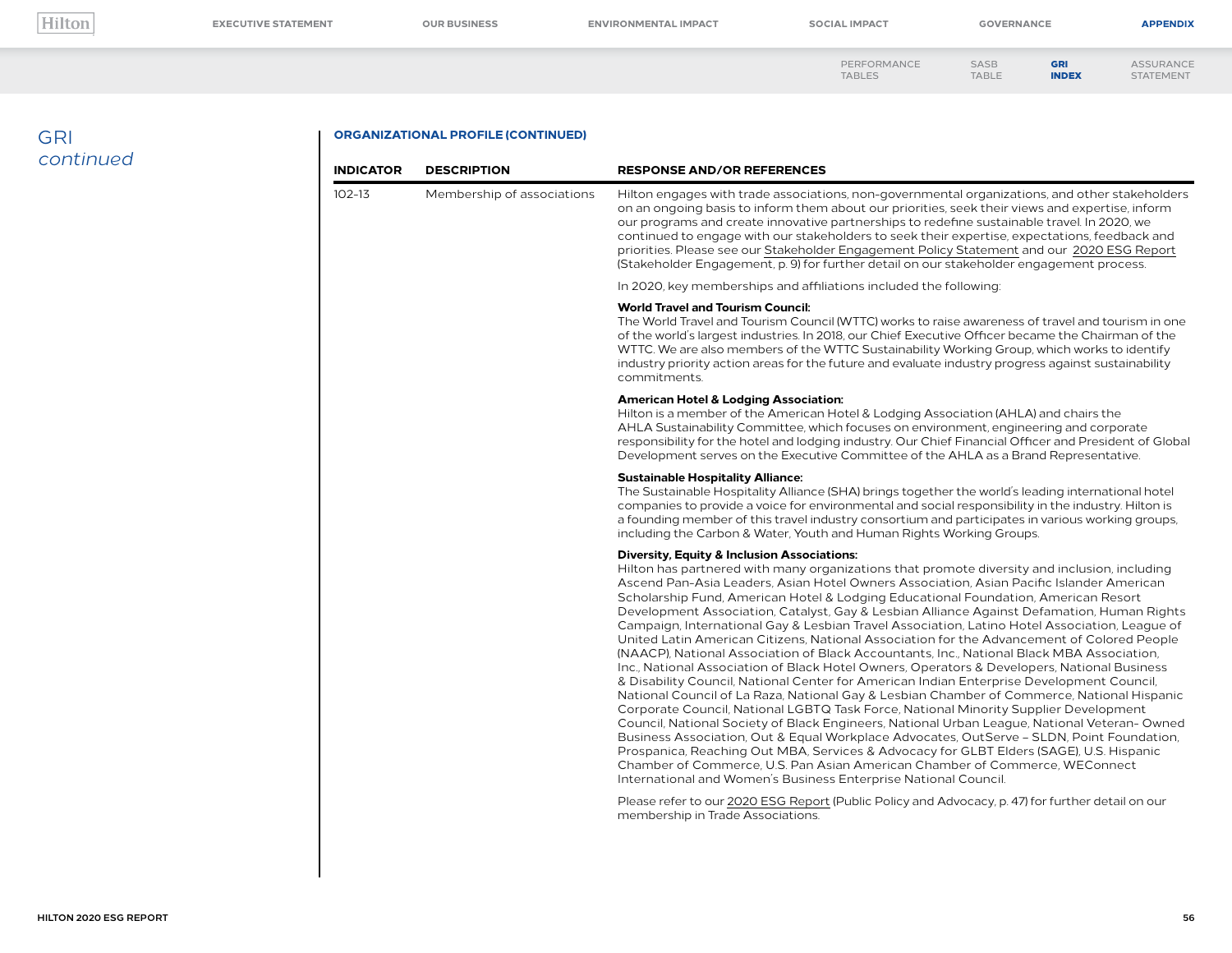**[EXECUTIVE STATEMENT](#page--1-0) [OUR BUSINESS](#page--1-0) [ENVIRONMENTAL IMPACT](#page--1-0) [SOCIAL IMPACT](#page--1-0) [GOVERNANCE](#page--1-0) [APPENDIX](#page--1-0)**

GRI [INDEX](#page-0-0)

[PERFORMANCE](#page--1-0)  TABLES SASB [TABLE](#page--1-0) [ASSURANCE](#page--1-0) STATEMENT

## GRI *continued*

#### **STRATEGY**

| <b>INDICATOR</b><br><b>DESCRIPTION</b><br><b>RESPONSE AND/OR REFERENCES</b> |                                         |                                                                                                                                                                                                                                                                                                                                                                                    |  |
|-----------------------------------------------------------------------------|-----------------------------------------|------------------------------------------------------------------------------------------------------------------------------------------------------------------------------------------------------------------------------------------------------------------------------------------------------------------------------------------------------------------------------------|--|
| $102 - 14$                                                                  | Statement from senior<br>decision-maker | 2020 ESG Report (Executive Statement, p. 4)                                                                                                                                                                                                                                                                                                                                        |  |
| $102 - 15$                                                                  | Key impacts, risks, and                 | 2020 Annual Report                                                                                                                                                                                                                                                                                                                                                                 |  |
|                                                                             | opportunities                           | 2020 Form 10-K (Item 1A. Risk Factors)                                                                                                                                                                                                                                                                                                                                             |  |
|                                                                             |                                         | 2020 Form 10-K (Item 1. Business – "Environment, Social and Governance")                                                                                                                                                                                                                                                                                                           |  |
|                                                                             |                                         | 2020 ESG Report (Our Material Issues, p. 8)                                                                                                                                                                                                                                                                                                                                        |  |
|                                                                             |                                         | 2020 Materiality Assessment Report                                                                                                                                                                                                                                                                                                                                                 |  |
| <b>ETHICS AND INTEGRITY</b>                                                 |                                         |                                                                                                                                                                                                                                                                                                                                                                                    |  |
| <b>INDICATOR</b>                                                            | <b>DESCRIPTION</b>                      | <b>RESPONSE AND/OR REFERENCES</b>                                                                                                                                                                                                                                                                                                                                                  |  |
| $102 - 16$                                                                  | Values, principles, standards,          | About Hilton                                                                                                                                                                                                                                                                                                                                                                       |  |
|                                                                             | and norms of behavior                   | Hilton Code of Conduct                                                                                                                                                                                                                                                                                                                                                             |  |
|                                                                             |                                         | Hilton ESG Policy Statement                                                                                                                                                                                                                                                                                                                                                        |  |
|                                                                             |                                         | Hilton Responsible Sourcing Policy                                                                                                                                                                                                                                                                                                                                                 |  |
|                                                                             |                                         | Hilton Human Rights Principles                                                                                                                                                                                                                                                                                                                                                     |  |
|                                                                             |                                         | Hilton Slavery and Trafficking Statement 2019                                                                                                                                                                                                                                                                                                                                      |  |
| $102 - 17$                                                                  | Mechanisms for advice and               | Hilton Code of Conduct                                                                                                                                                                                                                                                                                                                                                             |  |
|                                                                             | concerns about ethics                   | Hilton EthicsPoint Hotline                                                                                                                                                                                                                                                                                                                                                         |  |
|                                                                             |                                         | 2020 ESG Report (Stakeholder Engagement, p. 9-10)                                                                                                                                                                                                                                                                                                                                  |  |
|                                                                             |                                         | Hilton Stakeholder Engagement Policy Statement                                                                                                                                                                                                                                                                                                                                     |  |
| <b>GOVERNANCE</b>                                                           |                                         |                                                                                                                                                                                                                                                                                                                                                                                    |  |
| <b>INDICATOR</b>                                                            | <b>DESCRIPTION</b>                      | <b>RESPONSE AND/OR REFERENCES</b>                                                                                                                                                                                                                                                                                                                                                  |  |
| $102-18$                                                                    | Governance structure                    | The Board of Directors' Nominating and ESG Committee is responsible for periodically reviewing<br>and assessing the company's ESG strategy, practices and policies. Our Board receives periodic<br>updates from management on Travel with Purpose initiatives. Quarterly reports on progress<br>towards the 2030 Goals are provided to the Executive Committee, including our CEO. |  |
|                                                                             |                                         | 2020 ESG Report (Governance, p. 42-47)                                                                                                                                                                                                                                                                                                                                             |  |
|                                                                             |                                         | <b>Board of Directors</b>                                                                                                                                                                                                                                                                                                                                                          |  |
|                                                                             |                                         | Nominating and ESG Committee Charter                                                                                                                                                                                                                                                                                                                                               |  |
|                                                                             |                                         | 2021 Proxy Statement                                                                                                                                                                                                                                                                                                                                                               |  |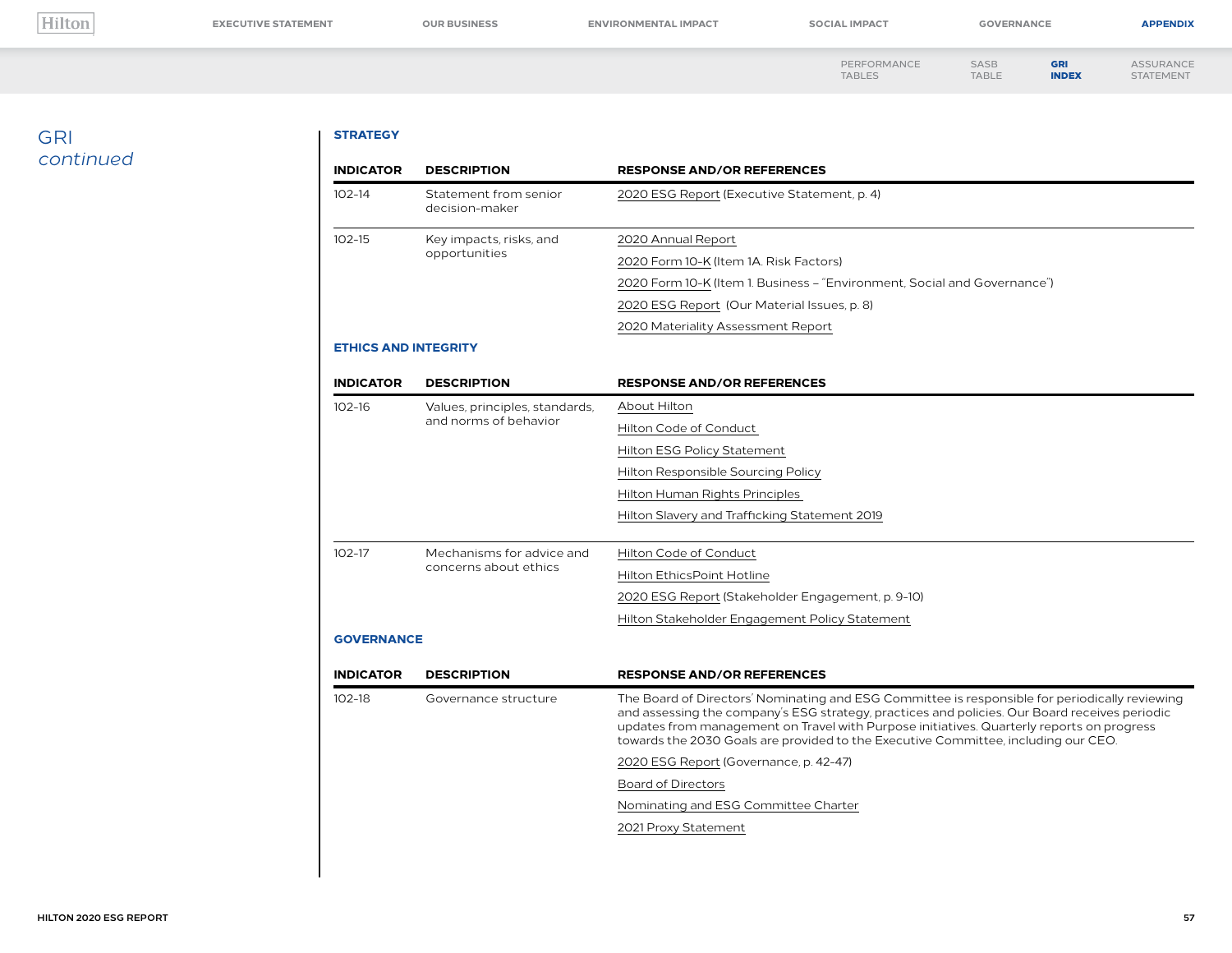**[EXECUTIVE STATEMENT](#page--1-0) [OUR BUSINESS](#page--1-0) [ENVIRONMENTAL IMPACT](#page--1-0) [SOCIAL IMPACT](#page--1-0) [GOVERNANCE](#page--1-0) [APPENDIX](#page--1-0)**

GRI [INDEX](#page-0-0)

[PERFORMANCE](#page--1-0) 

TABLES SASB [TABLE](#page--1-0) [ASSURANCE](#page--1-0) STATEMENT

## GRI *continued*

#### **GOVERNANCE (CONTINUED)**

| <b>INDICATOR</b> | <b>DESCRIPTION</b>                                                                                                                | <b>RESPONSE AND/OR REFERENCES</b>                                                                                                                                                                                                                     |
|------------------|-----------------------------------------------------------------------------------------------------------------------------------|-------------------------------------------------------------------------------------------------------------------------------------------------------------------------------------------------------------------------------------------------------|
| $102 - 22$       | Composition of the highest                                                                                                        | Committee Composition                                                                                                                                                                                                                                 |
|                  | governance body and its<br>committees                                                                                             | Nominating and ESG Committee Charter                                                                                                                                                                                                                  |
|                  |                                                                                                                                   | 2020 ESG Report (Governance, p. 42-47)                                                                                                                                                                                                                |
| $102 - 23$       | Chair of the highest<br>governance body                                                                                           | Our Board of Directors is chaired by Jonathan Gray, a non-executive. Mr. Gray has served as a<br>director of Hilton since 2007. Additional information on Mr. Gray's background and qualifications<br>can be found on our Board of Directors webpage. |
| $102 - 24$       | Nominating and selecting                                                                                                          | <b>Committee Composition</b>                                                                                                                                                                                                                          |
|                  | the highest governance body                                                                                                       | Nominating and ESG Committee Charter                                                                                                                                                                                                                  |
| $102 - 25$       | Conflicts of interest                                                                                                             | Nominating and ESG Committee Charter ("Conflicts of Interest")                                                                                                                                                                                        |
| 102-26           | Nominating and ESG Committee Charter<br>Role of highest governance<br>body in setting purpose,<br>values and strategy             |                                                                                                                                                                                                                                                       |
| $102 - 28$       | Corporate Governance Guidelines ("Evaluation of Board Performance")<br>Evaluating the highest<br>governance body's<br>performance |                                                                                                                                                                                                                                                       |
| $102 - 35$       | Remuneration policies                                                                                                             | 2021 Proxy Statement                                                                                                                                                                                                                                  |
| $102 - 36$       | Process for determining<br>remuneration                                                                                           | 2021 Proxy Statement                                                                                                                                                                                                                                  |

#### **STAKEHOLDER ENGAGEMENT**

| <b>INDICATOR</b>                                  | <b>DESCRIPTION</b>         | <b>RESPONSE AND/OR REFERENCES</b>                                                                                                                                                                                                                                                                                                                       |
|---------------------------------------------------|----------------------------|---------------------------------------------------------------------------------------------------------------------------------------------------------------------------------------------------------------------------------------------------------------------------------------------------------------------------------------------------------|
| $102 - 40$                                        | List of stakeholder groups | We engage with a broad range of internal and external stakeholders on an ongoing basis,<br>including our Hilton Team Members, franchise employees, quests, policymakers, NGOs and<br>international organizations, investors, owners and suppliers.                                                                                                      |
|                                                   |                            | Hilton Stakeholder Engagement Policy Statement                                                                                                                                                                                                                                                                                                          |
|                                                   |                            | 2020 ESG Report (Stakeholder Engagement, p. 9-10)                                                                                                                                                                                                                                                                                                       |
| $102 - 41$<br>Collective bargaining<br>agreements |                            | As of December 31, 2020, approximately 35 percent of our employees worldwide and 45 percent<br>of our employees in the U.S. were covered by various collective bargaining agreements generally<br>addressing pay rates, working hours, other terms and conditions of employment, certain employee<br>benefits and orderly settlement of labor disputes. |
|                                                   |                            | 2020 Form 10-K (Item 1. Business - "Employees")                                                                                                                                                                                                                                                                                                         |
|                                                   |                            | Hilton Stakeholder Engagement Policy Statement                                                                                                                                                                                                                                                                                                          |
|                                                   |                            |                                                                                                                                                                                                                                                                                                                                                         |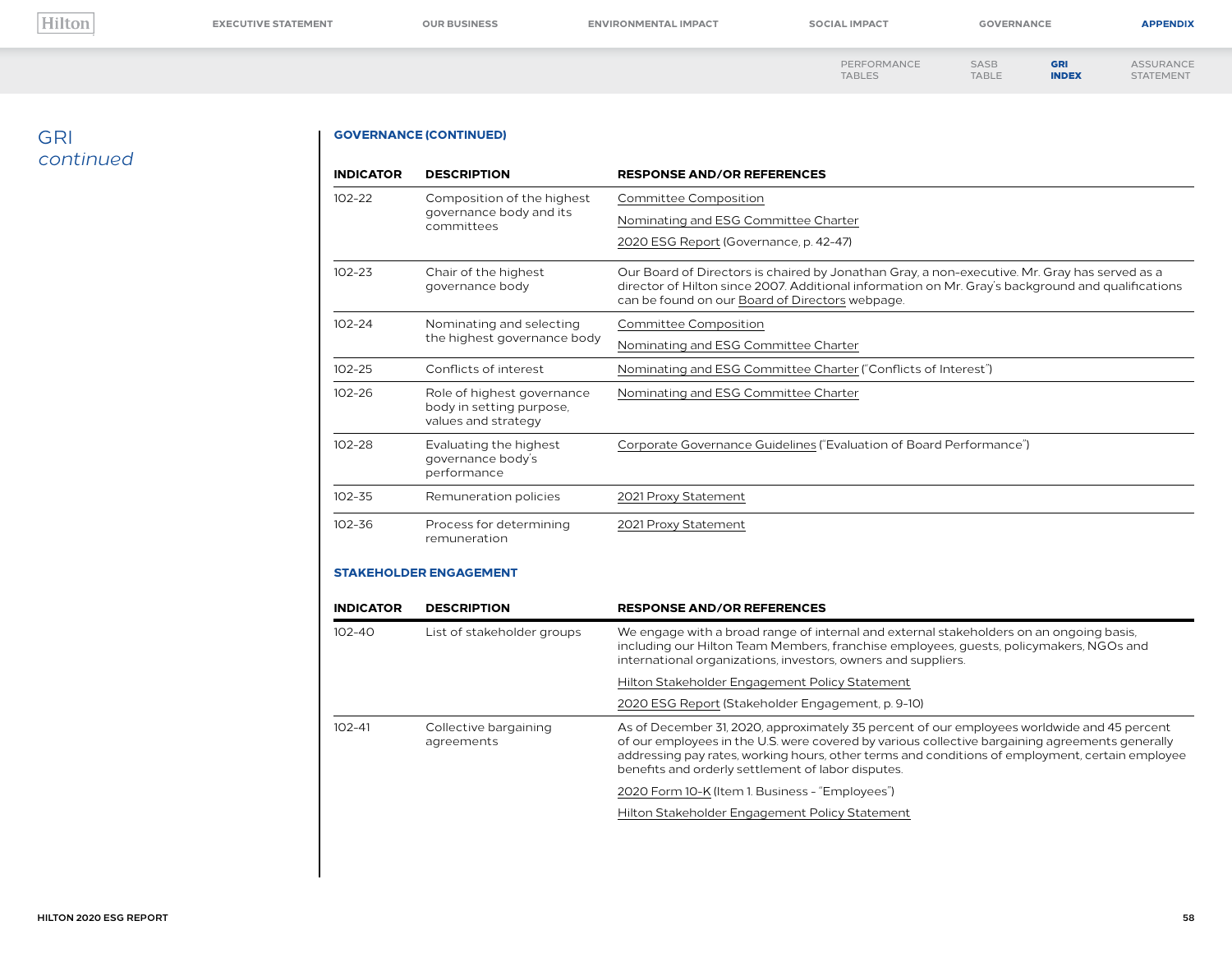**[EXECUTIVE STATEMENT](#page--1-0) [OUR BUSINESS](#page--1-0) [ENVIRONMENTAL IMPACT](#page--1-0) [SOCIAL IMPACT](#page--1-0) [GOVERNANCE](#page--1-0) [APPENDIX](#page--1-0)**

GRI [INDEX](#page-0-0)

[PERFORMANCE](#page--1-0)  TABLES SASB [TABLE](#page--1-0) [ASSURANCE](#page--1-0) STATEMENT

## GRI *continued*

#### **STAKEHOLDER ENGAGEMENT (CONTINUED)**

| <b>INDICATOR</b><br><b>DESCRIPTION</b> |                                                                  | <b>RESPONSE AND/OR REFERENCES</b>                                                                                                                                                                                                                                                                                                                                                                                                                                                          |  |  |
|----------------------------------------|------------------------------------------------------------------|--------------------------------------------------------------------------------------------------------------------------------------------------------------------------------------------------------------------------------------------------------------------------------------------------------------------------------------------------------------------------------------------------------------------------------------------------------------------------------------------|--|--|
| $102 - 42$                             | Identifying and selecting                                        | We engage with stakeholders that can help inform and enhance our business and ESG strategy.                                                                                                                                                                                                                                                                                                                                                                                                |  |  |
|                                        | stakeholders                                                     | From developing hotel concepts and products in partnership with owners and quests, to evolving<br>our internal programs to engage Hilton Team Members and build a common culture with franchise<br>employees, to working with governments on policy reforms, to dialoguing with conservation<br>organizations on a variety of products in our supply chain, we view stakeholder engagement as an<br>enabler of continuous improvement, innovation and reputation management.               |  |  |
|                                        |                                                                  | Hilton Stakeholder Engagement Policy Statement                                                                                                                                                                                                                                                                                                                                                                                                                                             |  |  |
|                                        |                                                                  | 2020 ESG Report (Stakeholder Engagement, p. 9-10)                                                                                                                                                                                                                                                                                                                                                                                                                                          |  |  |
| $102 - 43$                             | Approach to stakeholder                                          | Hilton Stakeholder Engagement Policy Statement                                                                                                                                                                                                                                                                                                                                                                                                                                             |  |  |
|                                        | engagement                                                       | 2020 ESG Report (Stakeholder Engagement, p. 9-10)                                                                                                                                                                                                                                                                                                                                                                                                                                          |  |  |
|                                        |                                                                  | Our 2030 Goals                                                                                                                                                                                                                                                                                                                                                                                                                                                                             |  |  |
| $102 - 44$                             | Key topics and concerns<br>raised                                | Through engagement with both internal and external stakeholders, we are able to identify<br>interests and concerns that should be taken into consideration as we continue to grow. Our<br>Travel with Purpose strategy was developed by mapping social and environmental issues that are<br>impacted by our business and will continue to be critical to our long-term success. We continue to<br>revisit and evolve our approach based on key topics and concerns raised by stakeholders. |  |  |
|                                        |                                                                  | We manage key topics and concerns relating to customer satisfaction through our Service and<br>Loyalty Tracking (SALT) program and social media monitoring. Additional information on our<br>approach and industry recognitions for customer service can be found at Hilton Customer Help.                                                                                                                                                                                                 |  |  |
|                                        |                                                                  | Hilton Stakeholder Engagement Policy Statement                                                                                                                                                                                                                                                                                                                                                                                                                                             |  |  |
| <b>REPORTING PRACTICE</b>              |                                                                  |                                                                                                                                                                                                                                                                                                                                                                                                                                                                                            |  |  |
| <b>INDICATOR</b>                       | <b>DESCRIPTION</b>                                               | <b>RESPONSE AND/OR REFERENCES</b>                                                                                                                                                                                                                                                                                                                                                                                                                                                          |  |  |
| $102 - 45$                             | Entities included in the<br>consolidated financial<br>statements | 2020 Form 10-K (Item 1. Business - "Employees")                                                                                                                                                                                                                                                                                                                                                                                                                                            |  |  |
| $102 - 46$                             | Defining report content<br>and topic boundaries                  | We have conducted a materiality assessment to inform the selection of topics for our ESG<br>Report, in alignment with the framework and best practices set forth in the GRI Standards.<br>Refer to our Materiality Assessment Report for details on our 2020 materiality assessment.                                                                                                                                                                                                       |  |  |
| $102 - 47$                             | List of material topics                                          | 2020 ESG Report (Our Material Issues, p. 8)                                                                                                                                                                                                                                                                                                                                                                                                                                                |  |  |
|                                        |                                                                  | Materiality Assessment Report                                                                                                                                                                                                                                                                                                                                                                                                                                                              |  |  |
| $102 - 48$                             | Restatements<br>of information                                   | None during the reporting period.                                                                                                                                                                                                                                                                                                                                                                                                                                                          |  |  |
| $102 - 49$                             | Changes in reporting                                             | None during the reporting period.                                                                                                                                                                                                                                                                                                                                                                                                                                                          |  |  |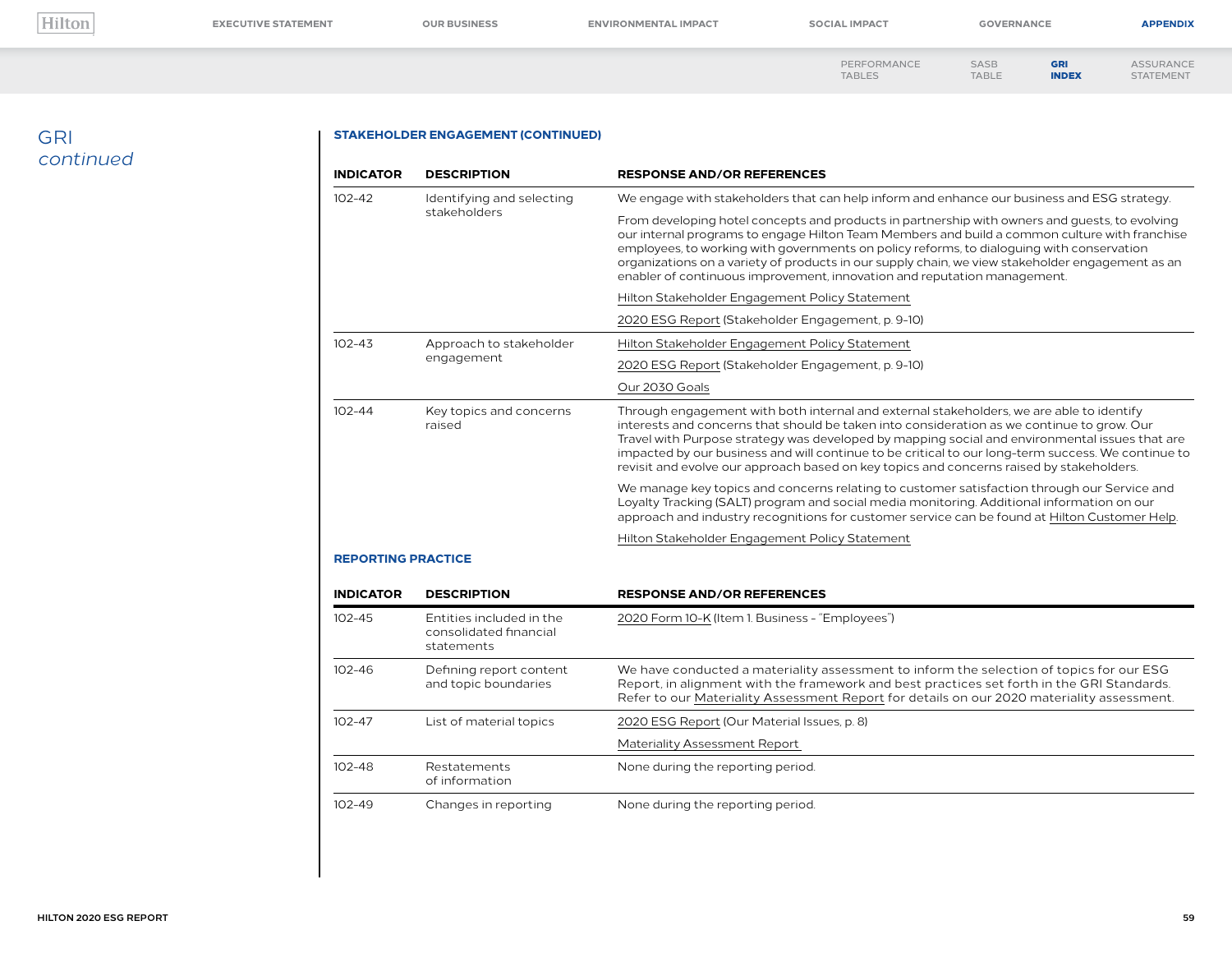**[EXECUTIVE STATEMENT](#page--1-0) [OUR BUSINESS](#page--1-0) [ENVIRONMENTAL IMPACT](#page--1-0) [SOCIAL IMPACT](#page--1-0) [GOVERNANCE](#page--1-0) [APPENDIX](#page--1-0)**

[PERFORMANCE](#page--1-0)  TABLES SASB [TABLE](#page--1-0) GRI [INDEX](#page-0-0) [ASSURANCE](#page--1-0) STATEMENT

## GRI *continued*

#### **REPORTING PRACTICE (CONTINUED)**

| <b>INDICATOR</b> | <b>DESCRIPTION</b>                                                                                                                | <b>RESPONSE AND/OR REFERENCES</b>                                                                                                                                                                                                                                                                                                                                                                                                                                                                                          |
|------------------|-----------------------------------------------------------------------------------------------------------------------------------|----------------------------------------------------------------------------------------------------------------------------------------------------------------------------------------------------------------------------------------------------------------------------------------------------------------------------------------------------------------------------------------------------------------------------------------------------------------------------------------------------------------------------|
| 102-50           | Reporting period                                                                                                                  | Our reporting period is for the calendar year 2020.                                                                                                                                                                                                                                                                                                                                                                                                                                                                        |
|                  |                                                                                                                                   | Unless otherwise noted, reported environmental and social figures refer to our impact across our<br>owned, managed and franchised portfolio. We use 2008 as our baseline for our energy, carbon,<br>water and waste reporting.                                                                                                                                                                                                                                                                                             |
| $102 - 51$       | Date of most recent report                                                                                                        | April 9, 2021                                                                                                                                                                                                                                                                                                                                                                                                                                                                                                              |
| 102-52           | Reporting cycle                                                                                                                   | Annual                                                                                                                                                                                                                                                                                                                                                                                                                                                                                                                     |
| 102-53           | Contact point for questions<br>For more information, contact us at<br>regarding the report<br>corporate responsibility@hilton.com |                                                                                                                                                                                                                                                                                                                                                                                                                                                                                                                            |
| $102 - 56$       | External assurance                                                                                                                | We recognize that the accuracy and credibility of our data is critical to managing our impact<br>and transparently reporting on our performance. That is why we have worked with Dekra<br>Certification, Inc. to obtain limited independent assurance over our environmental impact<br>data (greenhouse gas emissions, energy, water and waste) since 2013. Since 2018, Dekra<br>has also provided limited assurance over selected social impact metrics. Please see our 2020<br>Assurance Statement for more information. |

# Specific disclosures

#### **MANAGEMENT APPROACH DISCLOSURES AND INDICATORS**

| <b>MATERIAL ASPECTS</b> | <b>GRI INDICATORS</b> |                                                                                                                           | <b>RESPONSE AND/OR REFERENCES</b>                                 |  |
|-------------------------|-----------------------|---------------------------------------------------------------------------------------------------------------------------|-------------------------------------------------------------------|--|
| <b>Economic</b>         |                       |                                                                                                                           |                                                                   |  |
| Economic                | 201                   | Management approach                                                                                                       | 2020 Annual Report                                                |  |
| Performance             |                       | disclosure                                                                                                                | 2020 Form 10-K (Item 1. Business)                                 |  |
|                         | $201-1$               | Direct economic value generated<br>and distributed                                                                        | 2020 Annual Report                                                |  |
|                         |                       |                                                                                                                           | 2020 Form 10-K                                                    |  |
|                         | $201 - 2$             | Financial implications and other<br>risks and opportunities for the<br>organization's activities due to<br>climate change | 2020 CDP Climate Change Questionnaire                             |  |
|                         | $201 - 3$             | Defined benefit plan obligations                                                                                          | 2020 Annual Report                                                |  |
|                         |                       | and other retirement plans                                                                                                | 2020 Form 10-K (Item 1. Business - "Employee Benefit Plans")      |  |
| Indirect Economic       | 203                   | Management approach<br>disclosure                                                                                         | 2020 ESG Report (Community support & Disaster response, p. 37-40) |  |
| Impacts                 |                       |                                                                                                                           | Hilton ESG Policy Statement                                       |  |
|                         | $203 - 1$             | Infrastructure investments and                                                                                            | 2020 ESG Report (Community support & Disaster response, p. 37-40) |  |
|                         |                       | services supported                                                                                                        | 2020 Assurance Statement                                          |  |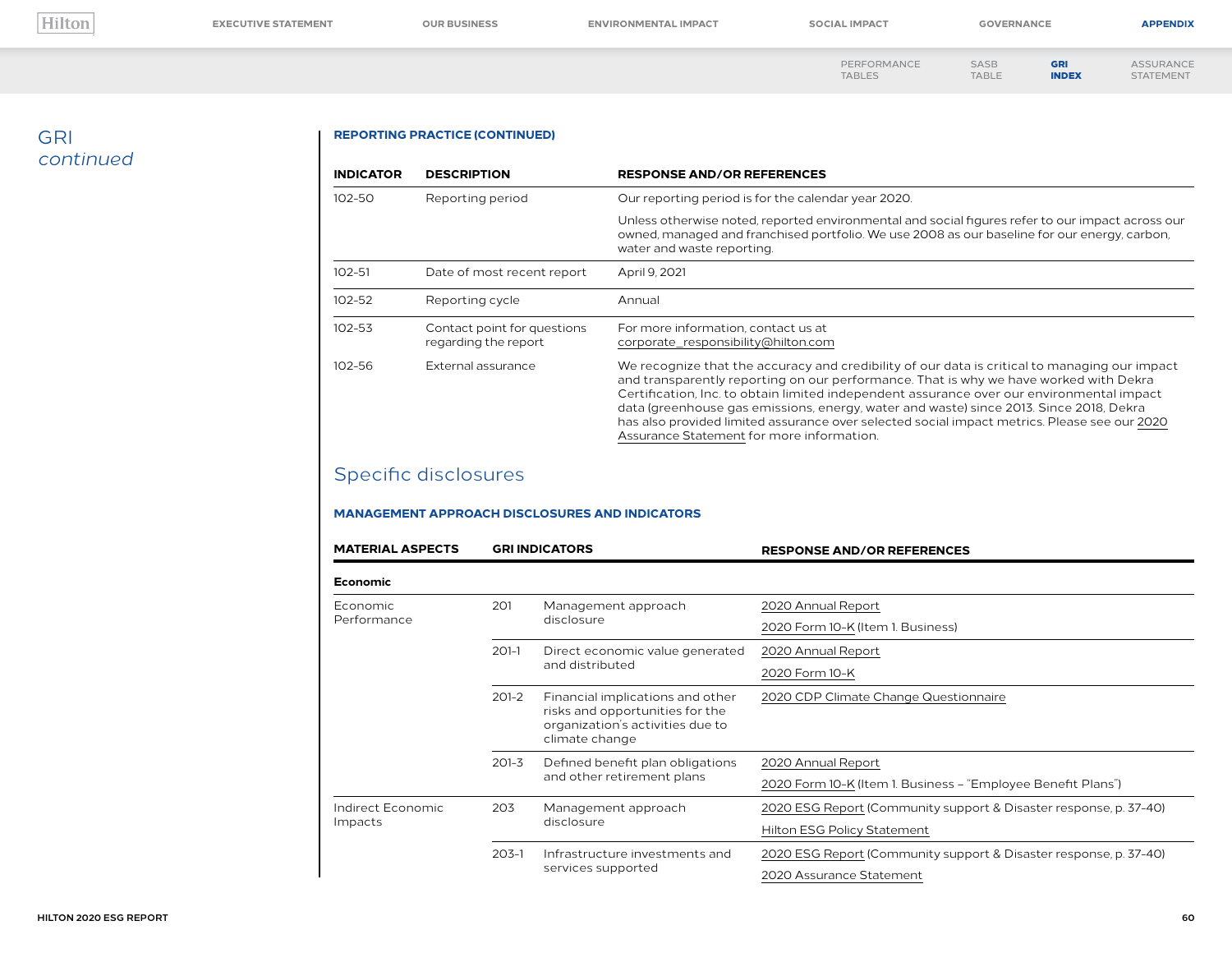[ASSURANCE](#page--1-0) STATEMENT

| PERFORMANCE   | <b>SASB</b>  | <b>GRI</b>   |
|---------------|--------------|--------------|
| <b>TABLES</b> | <b>TABLE</b> | <b>INDEX</b> |

GRI *continued*

| <b>MATERIAL ASPECTS</b>     | <b>GRI INDICATORS</b> |                                               | <b>RESPONSE AND/OR REFERENCES</b>                                                                                                                                                                                                                                                                                                                                                                                                                        |  |
|-----------------------------|-----------------------|-----------------------------------------------|----------------------------------------------------------------------------------------------------------------------------------------------------------------------------------------------------------------------------------------------------------------------------------------------------------------------------------------------------------------------------------------------------------------------------------------------------------|--|
| <b>Economic (continued)</b> |                       |                                               |                                                                                                                                                                                                                                                                                                                                                                                                                                                          |  |
| Anti-Corruption             | 205                   | Management approach<br>disclosure             | Bribery and corruption are explicitly prohibited in our Code of Conduct,<br>with oversight from our Group Finance and Risk Management functions.<br>Internal Audits are also conducted at the Group's hotels and corporate<br>offices in Asia Pacific, Europe and the Middle East. In the United States,<br>these audits are conducted by an independent third-party auditor.<br>Additionally, we conduct background checks on all prospective partners. |  |
|                             |                       |                                               | We maintain a whistleblower policy and procedure to encourage the<br>reporting of any inappropriate activity. Any failures to comply with the<br>Code of Conduct are investigated and disciplinary action is taken as<br>appropriate, up to and including termination.                                                                                                                                                                                   |  |
|                             |                       |                                               | All General Managers and senior colleagues are expected to actively<br>support anti-corruption policies at individual hotels and properties.<br>Certifications of compliance with the Code of Conduct are obtained<br>from all hotels annually, with a mid-year update.                                                                                                                                                                                  |  |
| <b>Environmental</b>        |                       |                                               |                                                                                                                                                                                                                                                                                                                                                                                                                                                          |  |
| Energy                      | 302                   | Management approach<br>disclosure             | 2020 ESG Report (Energy & Carbon, p. 20-21)                                                                                                                                                                                                                                                                                                                                                                                                              |  |
|                             |                       |                                               | 2020 CDP Climate Change Questionnaire                                                                                                                                                                                                                                                                                                                                                                                                                    |  |
|                             |                       |                                               | Hilton Environmental Policy Statement                                                                                                                                                                                                                                                                                                                                                                                                                    |  |
|                             |                       |                                               | Hilton Energy Stewardship Policy Statement                                                                                                                                                                                                                                                                                                                                                                                                               |  |
|                             | $302-1$               | Energy consumption within<br>the organization | In 2020, our total energy consumption was 14,972,203 megawatt hours.                                                                                                                                                                                                                                                                                                                                                                                     |  |
|                             |                       |                                               | Please view our 2020 ESG Report (Energy & Carbon, p. 20-21 and<br>Performance Table, p. 50) for further detail. Our 2020 energy data has<br>been externally assured, as noted in our 2020 Assurance Statement.                                                                                                                                                                                                                                           |  |
|                             | $302 - 3$             | Energy intensity                              | In 2020, our energy use intensity was 0.2218 megawatt hours per square<br>meter, representing an annual decrease of 24% per square meter across<br>the Hilton global portfolio of owned, managed and franchised hotels.<br>This decrease is primarily attributable to the reduction in system-wide<br>occupancy as a result of the COVID-19 pandemic.                                                                                                    |  |
|                             |                       |                                               | Please view our 2020 ESG Report (Energy & Carbon, p. 20-21 and<br>Performance Table, p. 50) for further detail. Our 2020 energy data has<br>been externally assured, as noted in our 2020 Assurance Statement.                                                                                                                                                                                                                                           |  |
|                             |                       |                                               |                                                                                                                                                                                                                                                                                                                                                                                                                                                          |  |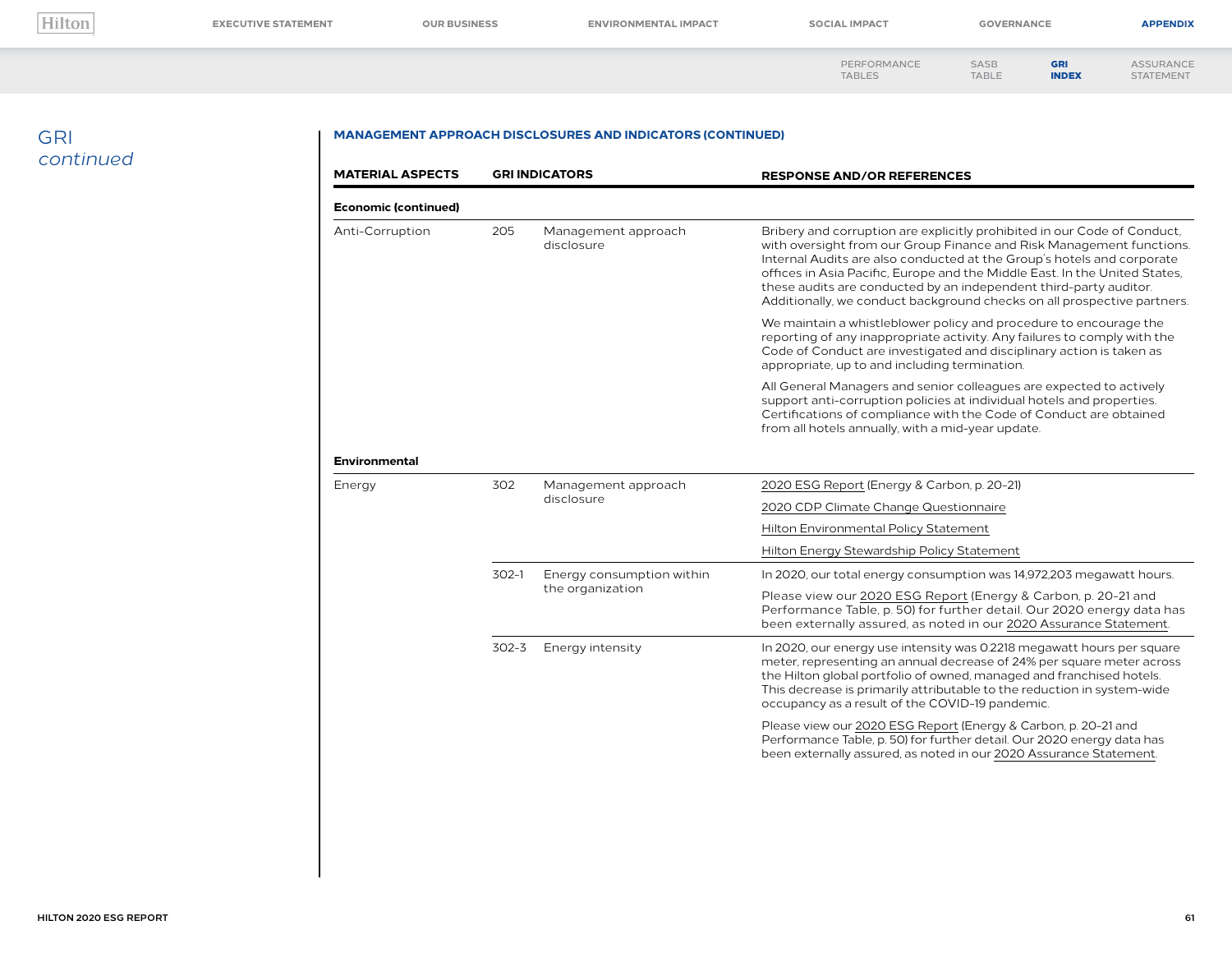**[EXECUTIVE STATEMENT](#page--1-0) [OUR BUSINESS](#page--1-0) [ENVIRONMENTAL IMPACT](#page--1-0) [SOCIAL IMPACT](#page--1-0) [GOVERNANCE](#page--1-0) [APPENDIX](#page--1-0)**

| PERFORMANCE   | SASB         |
|---------------|--------------|
|               |              |
| <b>TABLES</b> | <b>TABLE</b> |

[ASSURANCE](#page--1-0) STATEMENT [INDEX](#page-0-0)

GRI

### GRI *continued*

| <b>MATERIAL ASPECTS</b>          | <b>GRI INDICATORS</b> |                                    | <b>RESPONSE AND/OR REFERENCES</b>                                                                                                                                                                                                                                                                                                                                                                                                                                                                                                                                                           |  |
|----------------------------------|-----------------------|------------------------------------|---------------------------------------------------------------------------------------------------------------------------------------------------------------------------------------------------------------------------------------------------------------------------------------------------------------------------------------------------------------------------------------------------------------------------------------------------------------------------------------------------------------------------------------------------------------------------------------------|--|
| <b>Environmental (continued)</b> |                       |                                    |                                                                                                                                                                                                                                                                                                                                                                                                                                                                                                                                                                                             |  |
| Energy<br>(continiued)           | 302-4                 | Reduction of energy<br>consumption | Across our global operations (owned, managed and franchised hotels),<br>Hilton has reduced total energy use intensity by 42% since 2008. For our<br>managed portfolio only, we have reduced total energy use intensity by<br>47% since 2008. Reductions in energy have been achieved as a result<br>of ongoing energy conservation activities, efficiency projects, and<br>implementation of innovative energy saving technologies. Significant<br>reductions in 2020 were also primarily attributable to the reduction in<br>system-wide occupancy as a result of the COVID-19 pandemic.   |  |
|                                  |                       |                                    | Refer to our 2020 CDP Climate Change Questionnaire for further detail<br>on our energy performance and energy reduction activities.                                                                                                                                                                                                                                                                                                                                                                                                                                                         |  |
| Water and Effluents              | 303                   | Management approach                | 2020 ESG Report (Water, p. 22-23)                                                                                                                                                                                                                                                                                                                                                                                                                                                                                                                                                           |  |
|                                  |                       | disclosure                         | 2020 CDP Water Security Questionnaire                                                                                                                                                                                                                                                                                                                                                                                                                                                                                                                                                       |  |
|                                  |                       |                                    | Hilton Environmental Policy Statement                                                                                                                                                                                                                                                                                                                                                                                                                                                                                                                                                       |  |
|                                  | 303-3                 | Water withdrawal                   | In 2020, our total net freshwater withdrawal was 105,841 megaliters<br>(105.8 million cubic meters). Municipal water comprised 99% of our<br>water footprint, with 1% in surface water and groundwater consumption<br>reported. Our water consumption intensity was 392 liters per square<br>meter, representing an annual decrease of 33% per square meter across<br>the Hilton global portfolio of owned, managed and franchised hotels.<br>Significant reductions in 2020 were primarily attributable to the reduction<br>in system-wide occupancy as a result of the COVID-19 pandemic. |  |
|                                  |                       |                                    | Across our global operations (owned, managed and franchised hotels),<br>Hilton has reduced total water use intensity by 49% since 2008. For our<br>managed portfolio only, we have reduced total water use intensity by 47%<br>since 2008. Significant reductions in 2020 were primarily attributable<br>to the reduction in system-wide occupancy as a result of the COVID-19<br>pandemic.                                                                                                                                                                                                 |  |
|                                  |                       |                                    | Please view our 2020 ESG Report (Water, p. 22-23 and Performance Table,<br>p. 50) for further detail. Our 2020 water data has been externally assured,<br>as noted in our 2020 Assurance Statement.                                                                                                                                                                                                                                                                                                                                                                                         |  |
| Emissions                        | 305                   | Management approach                | 2020 ESG Report (Energy & Carbon, p. 20-21)                                                                                                                                                                                                                                                                                                                                                                                                                                                                                                                                                 |  |
|                                  |                       | disclosure                         | 2020 CDP Climate Change Questionnaire                                                                                                                                                                                                                                                                                                                                                                                                                                                                                                                                                       |  |
|                                  |                       |                                    | Hilton Environmental Policy Statement                                                                                                                                                                                                                                                                                                                                                                                                                                                                                                                                                       |  |
|                                  |                       |                                    | Hilton Energy Stewardship Policy Statement                                                                                                                                                                                                                                                                                                                                                                                                                                                                                                                                                  |  |
|                                  | $305-1$               | Direct (Scope 1)                   | In 2020, our Scope 1 emissions were 329,570 metric tons of CO <sub>2</sub> e.                                                                                                                                                                                                                                                                                                                                                                                                                                                                                                               |  |
|                                  |                       | <b>GHG</b> emissions               | Please view our 2020 ESG Report (Energy & Carbon, p. 20-21 and<br>Performance Table, p. 49) for further detail. Our 2020 Scope 1 emissions<br>data has been externally assured, as noted in our 2020 Assurance<br>Statement.                                                                                                                                                                                                                                                                                                                                                                |  |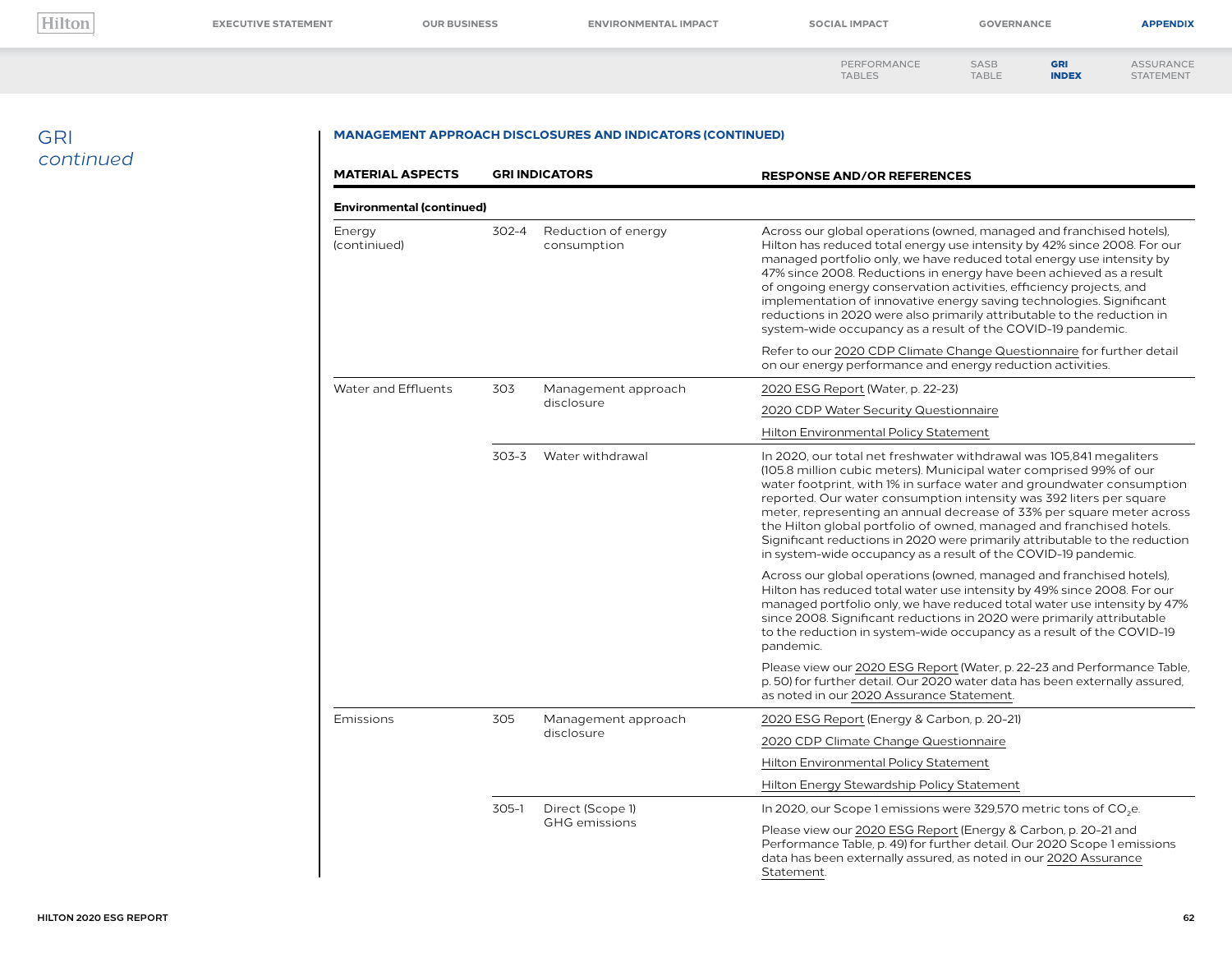| PERFORMANCE   | <b>SASB</b>  |
|---------------|--------------|
| <b>TABLES</b> | <b>TABLE</b> |

[ASSURANCE](#page--1-0) STATEMENT

GRI [INDEX](#page-0-0)

## GRI *continued*

| <b>MATERIAL ASPECTS</b>  |                                  | <b>GRI INDICATORS</b>                             | <b>RESPONSE AND/OR REFERENCES</b>                                                                                                                                                                                                                                                                                                                                                                                                                                                                                                                                                                 |  |  |
|--------------------------|----------------------------------|---------------------------------------------------|---------------------------------------------------------------------------------------------------------------------------------------------------------------------------------------------------------------------------------------------------------------------------------------------------------------------------------------------------------------------------------------------------------------------------------------------------------------------------------------------------------------------------------------------------------------------------------------------------|--|--|
|                          | <b>Environmental (continued)</b> |                                                   |                                                                                                                                                                                                                                                                                                                                                                                                                                                                                                                                                                                                   |  |  |
| Emissions<br>(continued) | 305-2                            | Energy Indirect (Scope 2)<br><b>GHG</b> emissions | In 2020, our Scope 2 location-based emissions were 1,419,705 metrics<br>tons of CO <sub>2</sub> e. Our Scope 2 market-based emissions were 1,388,664<br>metrics tons of CO <sub>3</sub> e.                                                                                                                                                                                                                                                                                                                                                                                                        |  |  |
|                          |                                  |                                                   | Please view our 2020 ESG Report (Energy & Carbon, p. 20-21 and<br>Performance Table, p. 49) for further detail. Our 2020 Scope 2 emissions<br>data has been externally assured, as noted in our 2020 Assurance<br>Statement.                                                                                                                                                                                                                                                                                                                                                                      |  |  |
|                          | 305-3                            | Other indirect (Scope 3)<br><b>GHG</b> emissions  | Per our Operational Control boundary, onsite emissions at properties<br>owned and operated by franchisees are reported as Scope 3 emissions. In<br>2020, Hilton's Scope 3 emissions from franchisees were 3,189,909 metric<br>tons CO <sub>2</sub> e. The total includes emissions from on-site fuels combustion<br>(745,601 metric tons $CO2e$ ) and indirect emissions from the generation<br>of electricity, heat or steam purchased from a utility provider (2,444,307)<br>metric tons CO <sub>2</sub> e).                                                                                    |  |  |
|                          |                                  |                                                   | In addition, in 2020 we generated Scope 3 emissions of 6,449 metric tons<br>$CO2e$ from employee business and air travel, and 59,986 metric tons $CO2e$<br>from the disposal of waste associated with our operations.                                                                                                                                                                                                                                                                                                                                                                             |  |  |
|                          |                                  |                                                   | Please view our 2020 ESG Report (Energy & Carbon, p. 20-21 and<br>Performance Table, p. 49) for further detail. Our 2020 Scope 3<br>emissions data has been externally assured, as noted in our 2020<br>Assurance Statement.                                                                                                                                                                                                                                                                                                                                                                      |  |  |
|                          | 305-4                            | GHG emissions intensity                           | In 2020, our total Scope 1 and 2 location-based emissions intensity was<br>0.0701 metric tons per square meter, which represents a 31% decrease over<br>prior year. Our total 2020 market-based Scope 1 and 2 emissions intensity<br>was 0.0689 metric tons per square meter, representing a 32% decrease<br>over prior year. This decrease is primarily attributable to the reduction in<br>system-wide occupancy as a result of the COVID-19 pandemic.                                                                                                                                          |  |  |
|                          |                                  |                                                   | Please view our 2020 ESG Report (Energy & Carbon, p. 20-21 and<br>Performance Table, p. 49) for further detail. Our 2020 Scope 1 and<br>2 emissions data has been externally assured, as noted in our 2020<br>Assurance Statement.                                                                                                                                                                                                                                                                                                                                                                |  |  |
|                          | 305-5                            | Reduction of GHG emissions                        | From 2008-2020, Hilton has reduced our total Scope 1 and 2<br>emissions intensity by 56% across our global portfolio of owned and<br>managed properties. Reductions in emissions have been achieved as<br>a result of ongoing energy conservation activities, efficiency projects,<br>and implementation of innovative energy saving technologies, as<br>well as renewable energy projects and the purchase of Renewable<br>Energy Credits. Significant reductions in 2020 were also primarily<br>attributable to the reduction in system-wide occupancy as a result of<br>the COVID-19 pandemic. |  |  |
|                          |                                  |                                                   | Refer to our 2020 CDP Climate Change Questionnaire for further detail<br>on our emissions performance and reduction activities.                                                                                                                                                                                                                                                                                                                                                                                                                                                                   |  |  |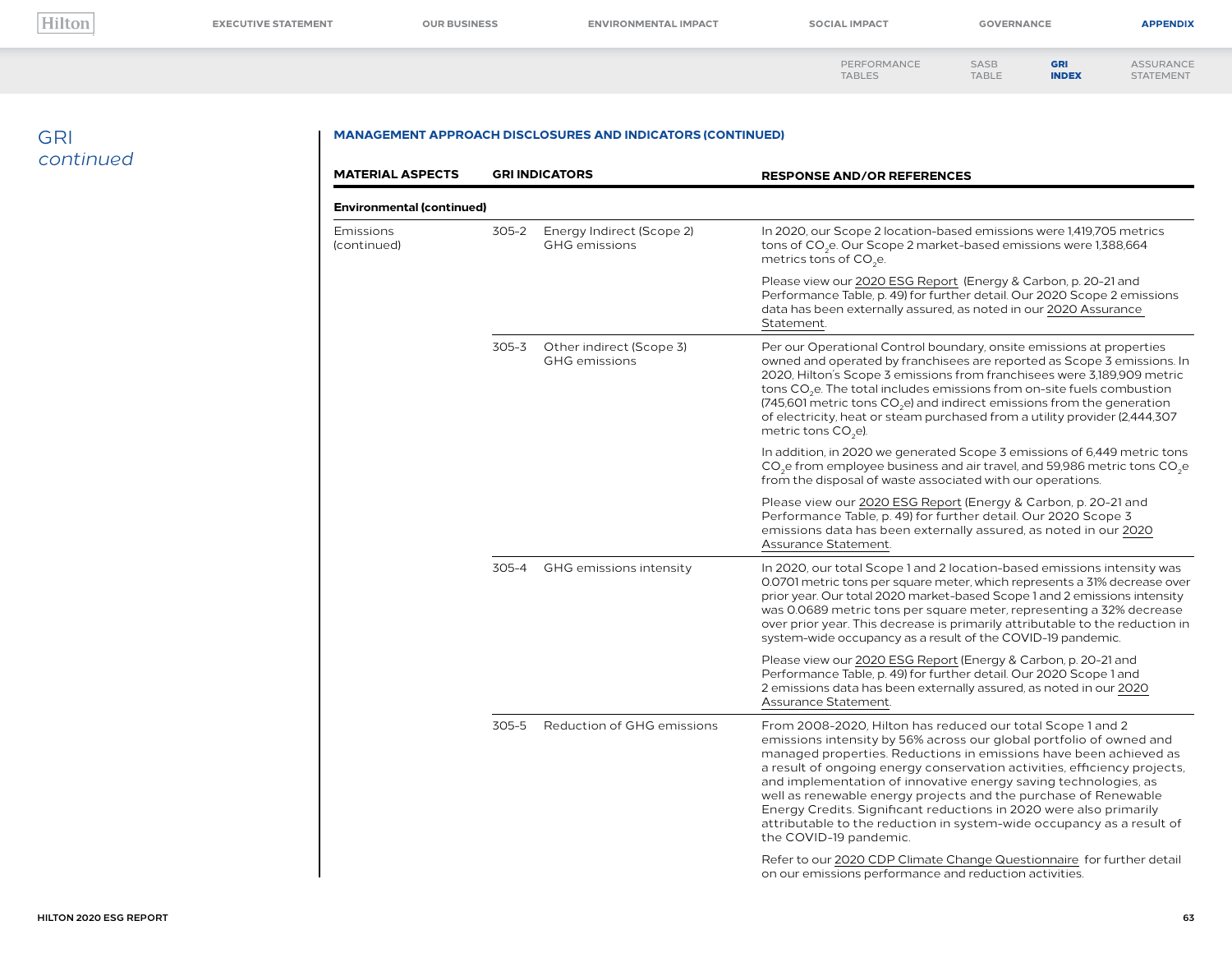STATEMENT

[PERFORMANCE](#page--1-0)  TABLES SASB [TABLE](#page--1-0) [ASSURANCE](#page--1-0)

GRI [INDEX](#page-0-0)

### GRI *continued*

| <b>Environmental (continued)</b> |                                                                  |                                                                                                                                                                                                                                                                                                                                                                                                                                                                                                                                                                                                                                    |
|----------------------------------|------------------------------------------------------------------|------------------------------------------------------------------------------------------------------------------------------------------------------------------------------------------------------------------------------------------------------------------------------------------------------------------------------------------------------------------------------------------------------------------------------------------------------------------------------------------------------------------------------------------------------------------------------------------------------------------------------------|
|                                  |                                                                  |                                                                                                                                                                                                                                                                                                                                                                                                                                                                                                                                                                                                                                    |
| 306                              | Management approach<br>disclosure                                | 2020 ESG Report (Waste, p. 24-25)                                                                                                                                                                                                                                                                                                                                                                                                                                                                                                                                                                                                  |
|                                  |                                                                  | Hilton Environmental Policy Statement                                                                                                                                                                                                                                                                                                                                                                                                                                                                                                                                                                                              |
| 306-2                            | Waste by type and disposal<br>method                             | In 2020, our landfilled waste was 252,772 metric tons. Our landfilled<br>waste intensity was 0.0037 metric tons per square meter, representing<br>an annual decrease of 41% per square meter across the Hilton global<br>portfolio of owned, managed and franchised hotels. Across our global<br>operations, Hilton has reduced landfilled waste intensity by 62% since<br>2008. For our managed portfolio only, we have reduced landfilled<br>waste intensity by 73% since 2008. Significant reductions in 2020 were<br>primarily attributable to the reduction in system-wide occupancy as a<br>result of the COVID-19 pandemic. |
|                                  |                                                                  | Our 2020 landfill diversion rate for our global operations was 18%, while the<br>managed portfolio achieved a diversion rate of 34% in 2020. Our diversion<br>rate accounts for ongoing waste streams that are recycled, composted,<br>incinerated for waste-to-energy, or otherwise diverted from landfill.                                                                                                                                                                                                                                                                                                                       |
|                                  |                                                                  | Please view our 2020 ESG Report (Waste, p. 24-25 and Performance<br>Table, p. 51) for further detail. Our 2020 waste data has been externally<br>assured, as noted in our 2020 Assurance Statement.                                                                                                                                                                                                                                                                                                                                                                                                                                |
| 307                              | Management approach<br>disclosure                                | Hilton Environmental Policy Statement                                                                                                                                                                                                                                                                                                                                                                                                                                                                                                                                                                                              |
| $307-1$                          | Non-compliance with<br>environmental laws and<br>regulations     | In 2020, Hilton did not identify any known instances of non-compliance<br>with environmental laws and/or regulations.                                                                                                                                                                                                                                                                                                                                                                                                                                                                                                              |
| 308                              | Management approach<br>disclosure                                | 2020 ESG Report (Responsible Sourcing, p. 26-27)                                                                                                                                                                                                                                                                                                                                                                                                                                                                                                                                                                                   |
|                                  |                                                                  | Hilton Responsible Sourcing Policy                                                                                                                                                                                                                                                                                                                                                                                                                                                                                                                                                                                                 |
|                                  |                                                                  | Hilton Environmental Policy Statement                                                                                                                                                                                                                                                                                                                                                                                                                                                                                                                                                                                              |
| 308-1                            | New suppliers that were screened<br>using environmental criteria | We have conducted a thorough analysis of our most material sourcing<br>categories: seafood, meat and proteins, produce, and apparel and linens.<br>To drive responsible sourcing across these categories, we created a<br>dedicated role and a cross-functional advisory group. This group oversees<br>the development of our comprehensive responsible sourcing strategy<br>and guides global decisions related to implementation.                                                                                                                                                                                                |
|                                  |                                                                  | Additional information can be found on our 2020 ESG Report<br>(Responsible Sourcing, p. 26-27)                                                                                                                                                                                                                                                                                                                                                                                                                                                                                                                                     |
|                                  |                                                                  |                                                                                                                                                                                                                                                                                                                                                                                                                                                                                                                                                                                                                                    |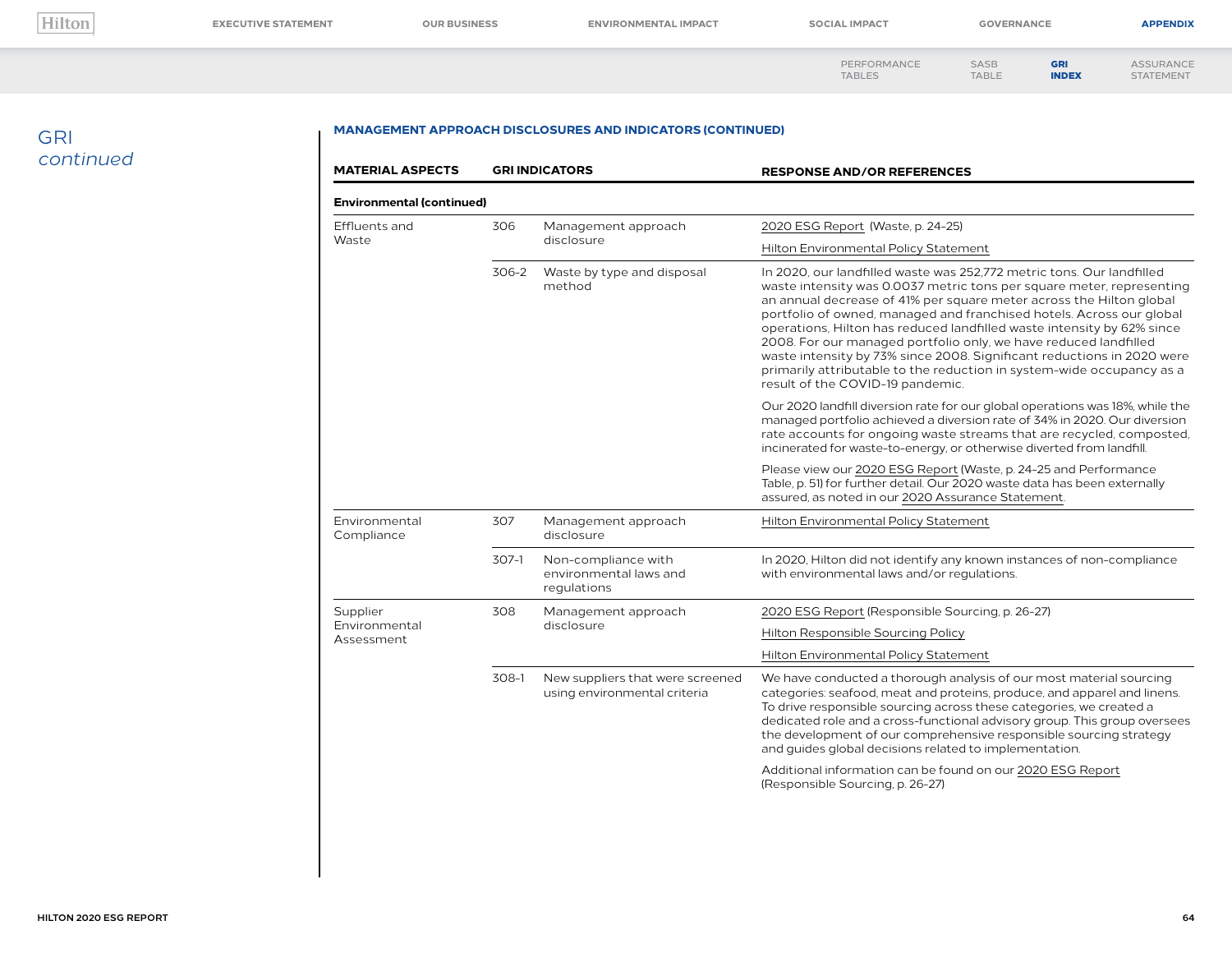STATEMENT

[PERFORMANCE](#page--1-0)  TABLES SASB [TABLE](#page--1-0) [ASSURANCE](#page--1-0)

GRI [INDEX](#page-0-0)

### GRI *continued*

| <b>MATERIAL ASPECTS</b>   |           | <b>GRI INDICATORS</b>                              | <b>RESPONSE AND/OR REFERENCES</b>                                                                                                                                                                                                                                                              |
|---------------------------|-----------|----------------------------------------------------|------------------------------------------------------------------------------------------------------------------------------------------------------------------------------------------------------------------------------------------------------------------------------------------------|
| <b>Social</b>             |           |                                                    |                                                                                                                                                                                                                                                                                                |
| Employment                | 401       | Management approach<br>disclosure                  | 2020 Annual Report                                                                                                                                                                                                                                                                             |
|                           |           |                                                    | 2020 Form 10-K (Item 1. Business)                                                                                                                                                                                                                                                              |
|                           |           |                                                    | Hilton Great Places to Work profile                                                                                                                                                                                                                                                            |
|                           |           |                                                    | <b>Hilton Careers website</b>                                                                                                                                                                                                                                                                  |
|                           |           |                                                    | Corporate Awards                                                                                                                                                                                                                                                                               |
|                           |           |                                                    | Hilton Diversity & Inclusion website                                                                                                                                                                                                                                                           |
|                           |           |                                                    | Hilton Slavery and Trafficking Statement 2019                                                                                                                                                                                                                                                  |
|                           |           |                                                    | 2020 ESG Report (About Hilton, p. 6 and Team Member Support, p. 29-30)                                                                                                                                                                                                                         |
|                           | $401 - 2$ | Benefits provided to<br>full-time employees        | Hilton Careers website (Benefits page)                                                                                                                                                                                                                                                         |
| Training and<br>Education | 404       | Management approach<br>disclosure                  | A comprehensive approach to recruiting, training/mentoring, leadership<br>development and talent management allows us to understand where<br>and how we can improve around the world.                                                                                                          |
|                           |           |                                                    | Our leadership roadmap helps our current and future leaders at all levels<br>discover their talents, enhance their leadership skills and develop their<br>careers with us. We offer a mix of opportunities for leaders at all levels<br>and ensure we retain the best talent around the world. |
|                           |           |                                                    | Our Thrive@Hilton platform is designed to help our Team Members<br>understand our people programs and flourish in every area of the business.                                                                                                                                                  |
|                           | $404-1$   | Average hours of training per<br>employee per year | Hilton employees complete an average of 40 hours of training per year.                                                                                                                                                                                                                         |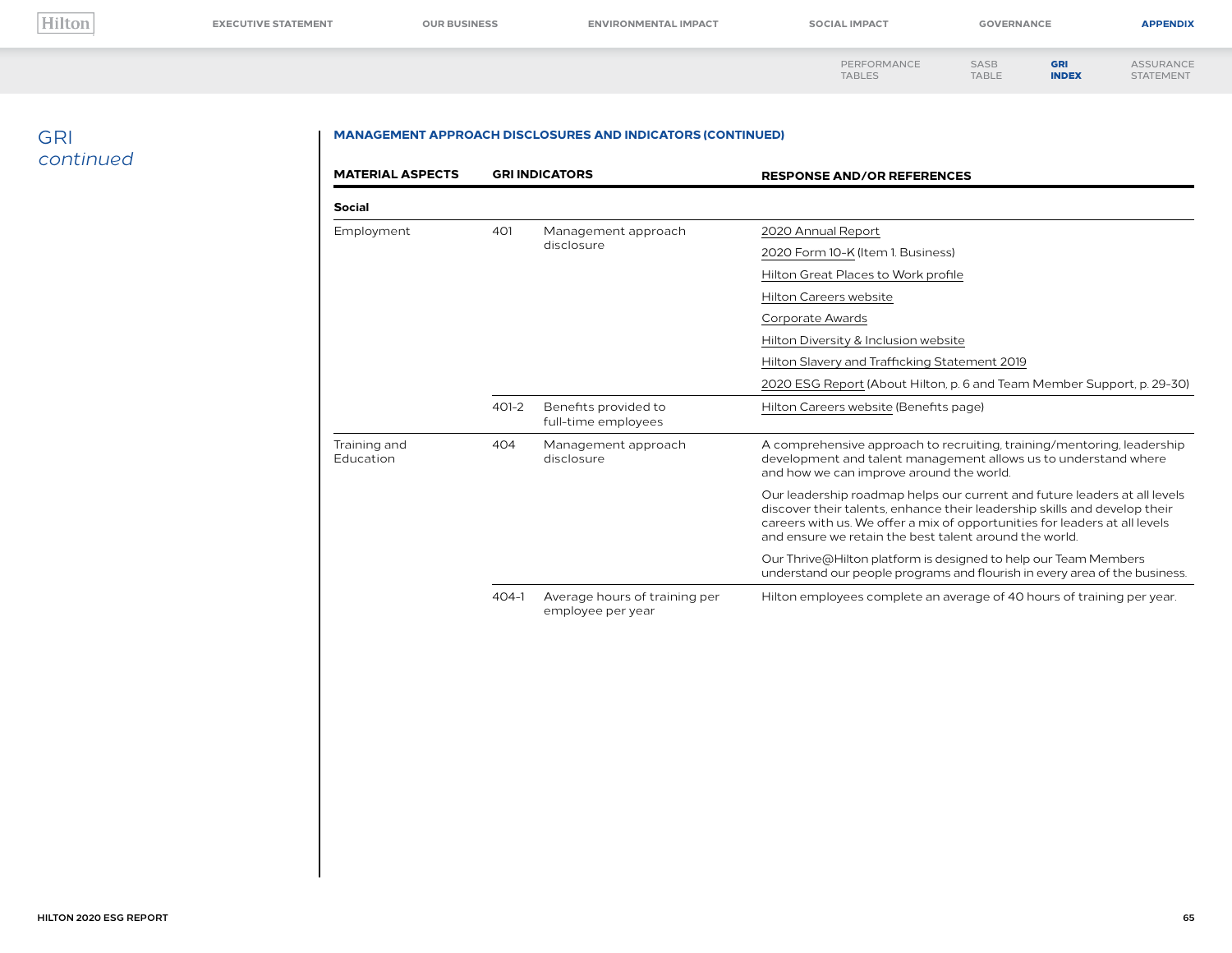**[EXECUTIVE STATEMENT](#page--1-0) [OUR BUSINESS](#page--1-0) [ENVIRONMENTAL IMPACT](#page--1-0) [SOCIAL IMPACT](#page--1-0) [GOVERNANCE](#page--1-0) [APPENDIX](#page--1-0)**

STATEMENT

[PERFORMANCE](#page--1-0)  TABLES SASB [TABLE](#page--1-0)

[ASSURANCE](#page--1-0) GRI

[INDEX](#page-0-0)

### GRI *continued*

| <b>MATERIAL ASPECTS</b>                  |           | <b>GRI INDICATORS</b>                                                                      | <b>RESPONSE AND/OR REFERENCES</b>                                                                                                                                                                                                                                                                                                                                                                                                                                                                                                                        |
|------------------------------------------|-----------|--------------------------------------------------------------------------------------------|----------------------------------------------------------------------------------------------------------------------------------------------------------------------------------------------------------------------------------------------------------------------------------------------------------------------------------------------------------------------------------------------------------------------------------------------------------------------------------------------------------------------------------------------------------|
| Social (continued)                       |           |                                                                                            |                                                                                                                                                                                                                                                                                                                                                                                                                                                                                                                                                          |
| Training and<br>Education<br>(continued) | $404 - 2$ | Programs for upgrading employee<br>skills and transition assistance<br>programs            | Hilton University provides a global learning framework for Hilton Team<br>Members around the world. Hilton University delivers its curricula<br>through five unique colleges, each with an assigned executive sponsor<br>and dean. Collectively, the five colleges offer more than 25,000 courses<br>delivered in a variety of ways, including classroom training, e-learning,<br>webinars and e-books.                                                                                                                                                  |
|                                          |           |                                                                                            | Required and voluntary trainings help Hilton Team Members in our<br>owned and managed hotels and corporate offices develop new skills.<br>expand upon existing knowledge, and benefit from coaching and<br>advice. For example, we have training available for English as a Second<br>Language (ESL), management and leadership skills, and cross-cultural<br>skills. We also offer tuition reimbursement for courses directly related<br>to the job, to prepare Hilton Team Members to take on additional<br>responsibilities, or to complete a degree. |
|                                          |           |                                                                                            | We also have the hospitality industry's largest U.S. high school<br>equivalency degree program - the GED Assistance benefit, which will<br>give thousands of eligible Hilton Team Members the opportunity to<br>earn their high school equivalency diploma.                                                                                                                                                                                                                                                                                              |
|                                          | $404 - 3$ | Percentage of employees receiving<br>regular performance and career<br>development reviews | Hilton Team Members are evaluated through our Performance<br>Management Review process; this includes the setting of objectives, goals,<br>concerns and allowing regular feedback and coaching                                                                                                                                                                                                                                                                                                                                                           |
| Diversity and Equal                      | 405       | Management approach<br>disclosure                                                          | Hilton Diversity & Inclusion website                                                                                                                                                                                                                                                                                                                                                                                                                                                                                                                     |
| Opportunity                              |           |                                                                                            | 2020 ESG Report (Diversity & Inclusion, p. 31-32)                                                                                                                                                                                                                                                                                                                                                                                                                                                                                                        |
|                                          |           |                                                                                            | Hilton Great Places to Work profile                                                                                                                                                                                                                                                                                                                                                                                                                                                                                                                      |
|                                          | $405 - 1$ | Diversity of governance bodies<br>and employees                                            | Our Board of Directors is 44% women and 11% ethnically diverse. Globally,<br>women at Hilton represent 37% of corporate leadership (Senior Directors<br>and higher) and 22% of hotel leadership (General Manager and Hotel<br>Managers at managed hotels). 72% of our U.S. Team Members are<br>ethnically diverse, including 19% of hotel leadership and 17% of corporate<br>leadership. 35% of our U.S. Team Members are millennials.                                                                                                                   |
|                                          |           |                                                                                            | Hilton Diversity & Inclusion website                                                                                                                                                                                                                                                                                                                                                                                                                                                                                                                     |
|                                          |           |                                                                                            | 2020 ESG Report (Diversity & Inclusion, p. 31-32)                                                                                                                                                                                                                                                                                                                                                                                                                                                                                                        |